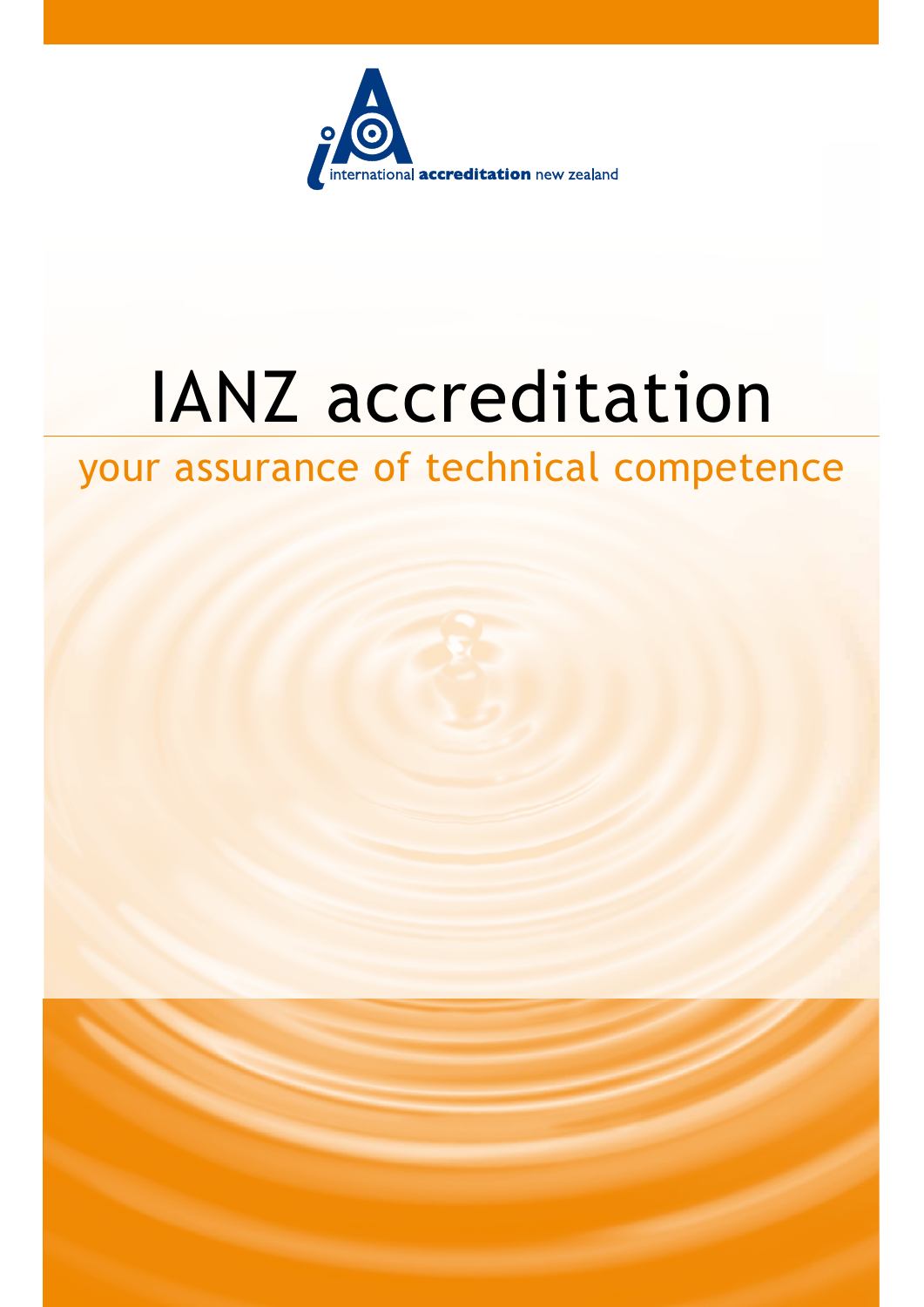



#### **THE IMPORTANCE OF TESTING AND INSPECTION**

Accurate testing, measurement and inspection are cornerstones of a developed economy. They impact directly on the quality of goods and materials. They also ensure the safety of consumer products, the protection of our environment, and the effectiveness of our healthcare services. They are essential in monitoring the safety and reliability of utilities and transport systems, the purity of foods and beverages, and the reliability of public works and other constructions.

Given the importance of test and inspection results to Government and private sector decision makers, it is critical that independent information is available about the reliability of those results. Whilst many trades and professions are subject to regulatory or professional control, the operation of a laboratories and inspection bodies is largely uncontrolled.

#### **ASSURANCE FOR REGULATORS**

Government and regulatory agencies frequently rely on test and inspection results in the performance of their duties. So do local authorities and the civil and criminal justice systems. Such agencies must ensure that their decisions are based on accurate, reliable results from laboratories of proven competence. Indeed, many authorities now





*On-site inspection is essential to confirm compliance with standards and regulations*

specify they will only accept results from laboratories and inspection bodies that are IANZ accredited. Other agencies will now only provide funding for tests from laboratories that are IANZ accredited.

The IANZ Accreditation Scheme provides access to a multidisciplinary network of testing laboratories and inspection bodies of proven capability and expertise. This is essential for those who monitor or regulate activities or goods and materials, on the basis of test or inspection results. There are now over 750 IANZ accredited laboratories and 150 accredited inspection bodies in New Zealand serving all sectors of the economy.

Today, most regulators will only allow results from IANZ accredited laboratories and inspection bodies for use in their area of responsibility. Instances of this are shown on the table opposite.

#### **AN ACCREDITED ORGANISATION**

Any organisation providing testing, measurement or inspection services may apply for accreditation under the Testing Laboratory Registration Act. The organisation is subjected to a searching assessment of its expertise, facilities, resources, operations, procedures and quality systems by a team of independent, technical experts accompanied by an IANZ accreditation assessor. Technical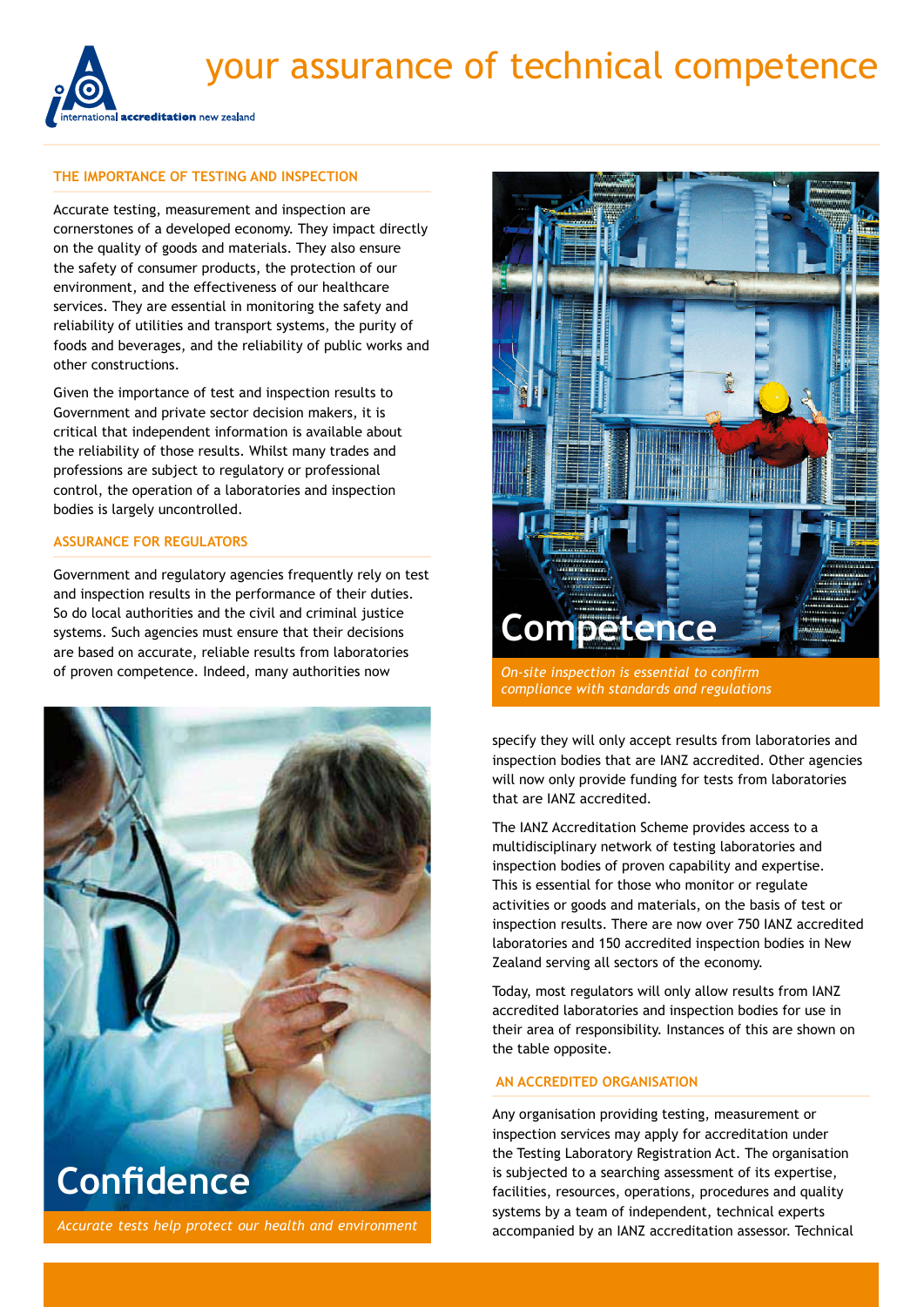## **GOVERNMENT RECOGNITION**

The New Zealand Government, in 1972, recognised the critical importance of accurate and reliable test results and made provision for the registration of testing laboratories. The Testing Laboratory Registration Act 1972 created a statutory body, the Testing Laboratory Registration Council, to perform this function.

The Council was among the first in the world to introduce a broad spectrum national laboratory accreditation scheme. Virtually all developed economies have now established similar government or quasi-government programmes to identify and formally accredit technically competent and reliable measurement, testing and inspection facilities.

The Council's accreditation arm, International Accreditation New Zealand, is New Zealand's national accreditation authority for laboratories, inspection bodies and radiology services. IANZ is widely recognised in the international accreditation community as one of the world leaders in this field.

The Council, an autonomous Crown Entity under the Crown Entities Act 2004, receives no funding from government, being wholly dependent on fees for funding of its operations. experts are selected for their personal expertise in the specific field involved. They are drawn from industry, academic institutions, research associations, government and private sector bodies in both New Zealand and Australia.

When full compliance with the accreditation criteria is achieved, the organisation is formally accredited by IANZ and may then be referred to as an Accredited Laboratory, Accredited Radiology Service, Accredited Inspection Body, or Accredited Calibration Laboratory, as appropriate.

Accredited organisations are subjected to annual reassessments to ensure that they continue to comply with the accreditation criteria. More frequent reassessments are carried out if necessary.

It should be noted that accreditation does not constitute a blanket endorsement of all of an organisation's activities. Accreditation is granted only for specific types of work in which the organisation has demonstrated its expertise. This work is defined in the organisation's Scope of Accreditation which is published on the IANZ website: www.ianz.govt.nz/directory. It is also printed in a schedule to each accredited organisation's certificate of accreditation, copies of which should be available from the organisations themselves.

## **Regulatory use of IANZ Accreditation**

| <b>ACTIVITY ACCREDITED</b>                                      | <b>RESPONSIBLE AUTHORITY</b>                   |
|-----------------------------------------------------------------|------------------------------------------------|
| Testing of meat and dairy products for export                   | New Zealand Food Safety Authority              |
| Testing of drinking water                                       | <b>Ministry of Health</b>                      |
| Assessors of drinking water suppliers                           | Ministry of Health                             |
| <b>Medical Testing</b>                                          | <b>Ministry of Health</b>                      |
| Calibrating electrical meters                                   | <b>Electricity Commission</b>                  |
| Testing of gas cylinders and other dangerous goods              | <b>Environmental Risk Management Authority</b> |
| Inspection of pressure equipment, cranes and passenger ropeways | <b>Department of Labour</b>                    |
| Inspections of pipelines and off-shore structures               | <b>Department of Labour</b>                    |
| Testing of road aggregate                                       | <b>Transit New Zealand</b>                     |
| Calibrating road speed devices                                  | <b>New Zealand Police</b>                      |
| CT and MRI scanning                                             | <b>Accident Compensation Corporation</b>       |
| <b>Building Consent Authorities</b>                             | Department of Building and Housing             |
| Testing of fire sprinkler systems and alarms                    | Department of Building and Housing             |
| Quarantine inspection                                           | <b>MAF Quarantine Service</b>                  |
|                                                                 |                                                |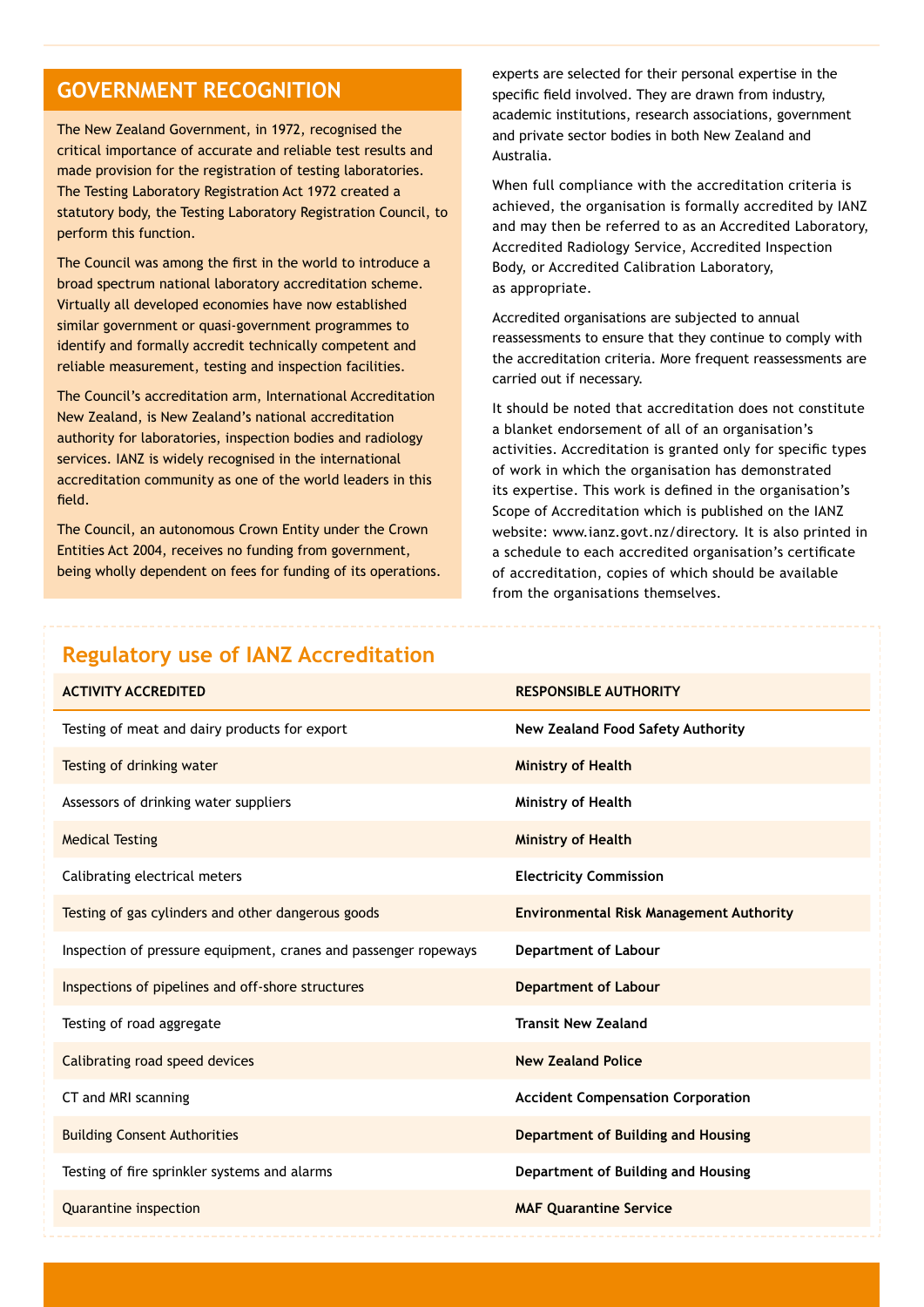Details of all accredited organisations are maintained up-to-date, also on the IANZ website. A telephone enquiry service is provided by IANZ for those who wish to identify organisations that meet their specific needs or who wish to determine the accreditation status of particular organisations. Please call (09) 525 6655 and ask for Accreditation Services Administration.

#### **Laboratory accreditation**

Testing and calibration laboratories have been accredited by IANZ since 1973, and were among the first in the world to be accredited. These laboratories are involved in testing items of all manners essential for health, safety and trade. Today, there are over 750 testing and calibration laboratories accredited each year by IANZ, which represents over 90 percent of available laboratories in New Zealand. All are accredited to international standards that are accepted in 49 economies throughout the world.

The types of laboratories accredited by IANZ include: animal products; applied physics; biological, chemical, dairy, electrical, gas, mechanical, medical, water and wool testing; metrology and calibration. The criteria used are:

- (a) NZS ISO/IEC 17025 *General Requirements for the Competence of Testing and Calibration Laboratories*
- (b) NZS/ISO 15189 *Medical Laboratories Particular Requirements for Quality and Competence*

#### **Inspection Body Accreditation**

Inspection is an essential part of ensuring the operational safety of many items that the public use in their daily lives. Safety of food is a prime example, as are cranes, boilers and pressure vessels used in the workplace. The competence of inspection services employed by local authorities and other organisations to ensure regulatory requirements are being met for these and other devices is assured by IANZ accreditation.

Inspection is the examination of a product design, product, service, process or plant; and determining their conformity with specific requirements. Many types of inspection also involve professional judgement for conformance against standards and general requirements. In such cases, the inspection body must demonstrate that it has the necessary competence to perform the task to achieve IANZ accreditation.

There is a close relationship between inspection, testing and measurement. Inspection involves examinations by qualified personnel using techniques including:

- ° Visual examination
- $\circ$  Visual comparison with standards (e.g. colour matching)
- ° Dimensional checks
- $\circ$  Examination using gauges and instruments.

The various types of inspection bodies accredited by IANZ include inspectors of: pressure equipment, cranes and passenger ropeways, offshore structures, mechanical

equipment, non-destructive tests, meat, dairy and other food, biosecurity and border control.

The criteria used by IANZ for accrediting inspection bodies is AS/NZS ISO/IEC 17020 *General Requirements for the Acceptance of Inspection Bodies* standard. Building Consent Authorities are also accredited as inspection bodies, to criteria established by the Department of Building and Housing.

#### **Radiology services accreditation**

Radiology covers the medical imaging of patients to provide information for the diagnosis, prevention and treatment of disease or assessment of their health. Medical imaging includes conventional diagnostic radiology as well as a wide variety of specialised techniques.

IANZ Accreditation is applicable to all organisations providing medical imaging. These include private radiology services and those in the public system. With accreditation, radiology services receive formal recognition of the organisation's technical competence after assessment of their processes, resources, facilities, staff and other key factors which relate to, and impact on, the quality of the radiological service provided.

The scopes of accreditation for radiology are in general classified according to medical imaging modalities. These general classes include: bone densitometry, CT scanning, DSA, general radiography, mammography, MR Imaging, Nuclear medicine and ultrasound.

IANZ Accreditation for Radiology Services is in compliance with the *New Zealand Code of Radiological Management Practice*. This Code is modelled on the international standard ISO/IEC 17025 *General Requirements for the Competence of Testing and Calibration Laboratories*. It covers all imaging procedures normally performed by a radiology service.

#### **ACCREDITATION CRITERIA**

Accreditation requires organisations to meet exacting conditions of technical competence in critical areas of their operations, facilities and procedures, as well as demonstrating full compliance with the requirements of the relevant international standard. The critical areas of technical competence are:

#### **Personnel**

The organisation must be managed and staffed by personnel with appropriate technical qualifications. Staff must also have significant experience in their fields of inspections and testing, a thorough understanding of the scientific principles underlying their work and sound operational and managerial skills. The evaluation of laboratory staff expertise is a major component of the IANZ accreditation process.

#### **Accommodation and environment**

Many measurement and test procedures must be carried out under tightly controlled environmental conditions or in sterile or electromagnetically screened accommodation.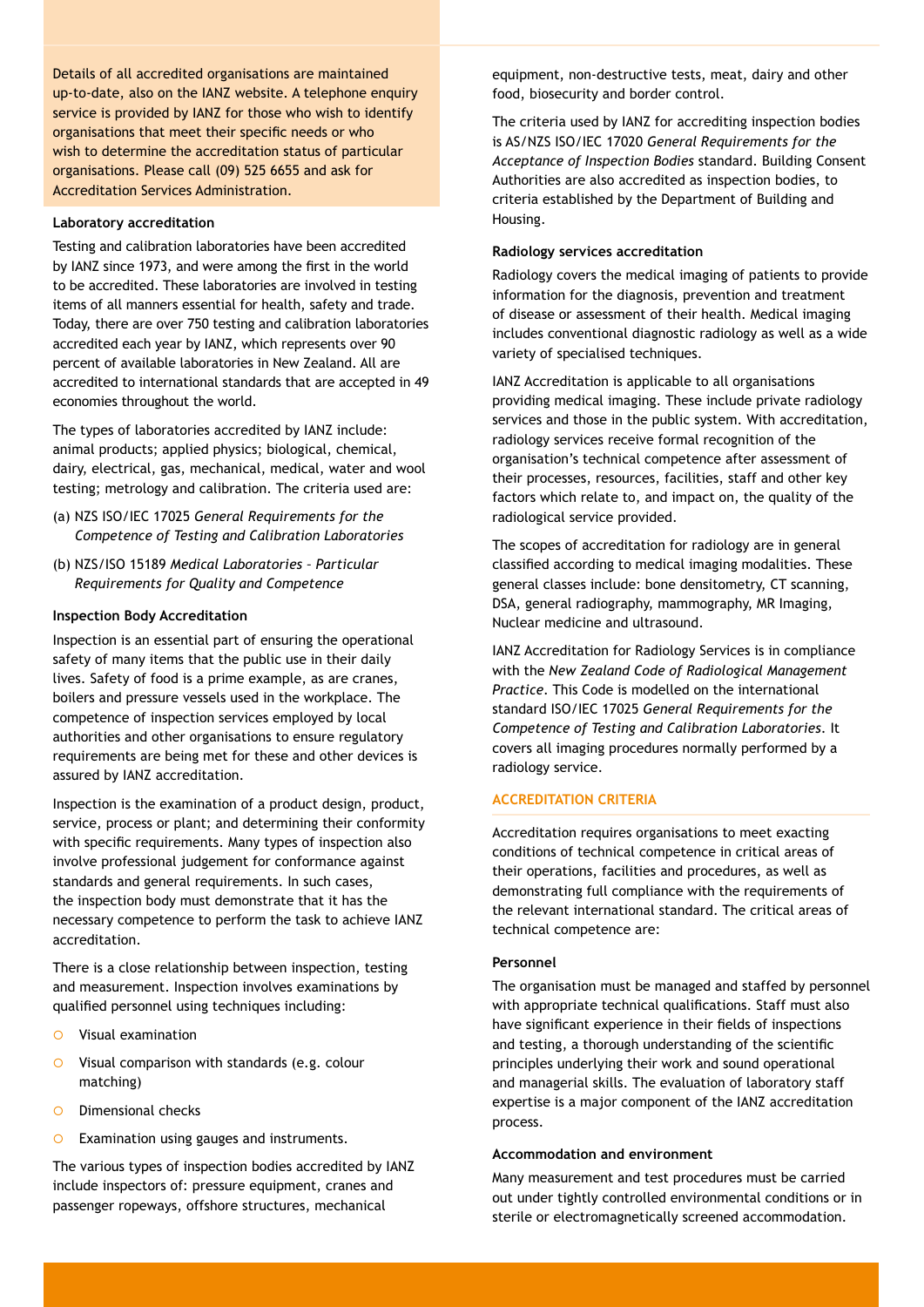Accreditation of an organisation is dependent upon its accommodation and environmental controls found to be appropriate for its work.

#### **Inspection, test and measurement procedures**

Accreditation is available only for validated test and inspection methods that are known to produce reliable results. An IANZ accredited organisation must implement rigorous quality control procedures to demonstrate the ongoing validity of their test and inspection methods. It must also properly determine its uncertainties of measurement and its limits of detection.

#### **Test equipment**

An accredited laboratory or inspection body must use test and measuring equipment as specified in its validated test methods. This equipment must be well maintained and regularly calibrated. Such calibrations must, where appropriate, be traceable to the New Zealand national standards of measurement maintained by the Measurement Standards Laboratory under the authority of the Measurement Standards Act 1992.

#### **Reference standards and materials**

An accredited organisation must be equipped with an appropriate range of reference measurement standards and reference materials sufficient to be able to demonstrate the accuracy of its tests and measurements. These essential quality control materials must have demonstrated traceability to appropriate international standards.

#### **Records and reports**

An accredited laboratory or inspection body must maintain complete records of its tests and inspections and must issue



*Consumer protection through reliable measurement*

reports in formats that meet international standards for such documents.

#### **Quality management**

An accredited laboratory or inspection body must implement a quality management system that is essentially in compliance with the requirements of ISO 9001.

#### **ENDORSED REPORTS**

IANZ encourages accredited organisations to make reference to their accreditation in reports, certificates or other documents produced. A report carrying the IANZ accreditation logo (see below) or any combination of the words "IANZ", "IANZ Accredited", "Accredited Organisation", etc, is referred to as an IANZ endorsed report. Such endorsed reports enjoy wide acceptance in New Zealand, and overseas through a network of formal mutual recognition arrangements between IANZ and overseas equivalents.

Accredited organisations may endorse reports as long as they meet the criteria for accreditation. The rules for endorsement allow organisations to mix both accredited and non-accredited results as long as the non-accredited results are clearly marked as such.

#### **Accreditation endorsement logos**







#### **ACCREDITATION WORLDWIDE**

It is the norm around the world (and mandated in the European Union) that laboratory and inspection body accreditation should not be subject to competitive or commercial pressure. Accreditation is seen as a "public good", national infra-structural activity that must have technical integrity as its primary motivator; not commercial profit.

In most countries, the national accreditation authority is a government department or a quasi-government agency such as International Accreditation New Zealand. An alternative structure is for an accreditation authority to be established as a private, not-for-profit agency operating under a formal memorandum of understanding with government. Australia's national accreditation authority, NATA, follows this model.